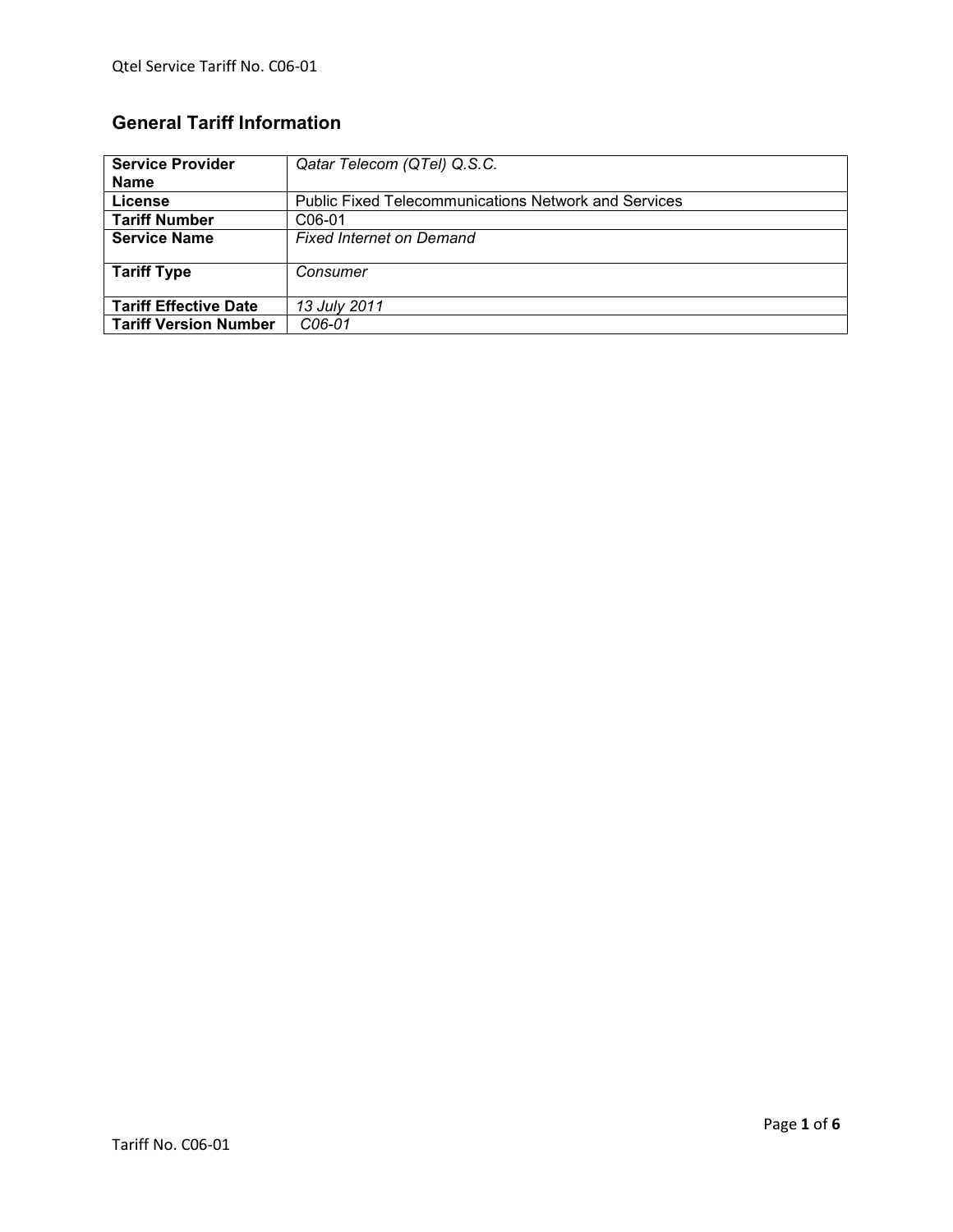## **1. Definitions**

- 1.1. Bit the lowest unit of data usage.
- 1.2. Broadband -High-speed Internet access through fixed and wireless networks.
- 1.3. Byte  $-8$  bits.
- 1.4. Connection Charges the charges identified in the applicable tariff for connection of the basic and optional services and payable once in advance
- 1.5. Domain-Name is an Internet address, i.e. "qtel.com.qa"
- 1.6. Email Account The username and password details required in order to access an Email Box.
- 1.7. Email Address Domain-based address by which a user is referred to. I.e. "user@domain.name"
- 1.8. Email Box Is an allocated space on Qtel servers associated with an email account where the user can send and receive emails
- 1.9. GB Giga Bytes. 1 GB is 1024 MB.
- 1.10. MB Mega Bytes. 1 MB is 1024 KB.
- 1.11. Mbps Mega Bits per second.
- 1.12. Monthly Rental Fee the monthly subscription fee identified in the applicable tariff and payable every months in advance
- 1.13.Qtel: Qatar Telecom (QTel) Q.S.C
- 1.14. Web Hosting: is a Web site that is hosted and operating in Qtel computer servers connected to the Internet.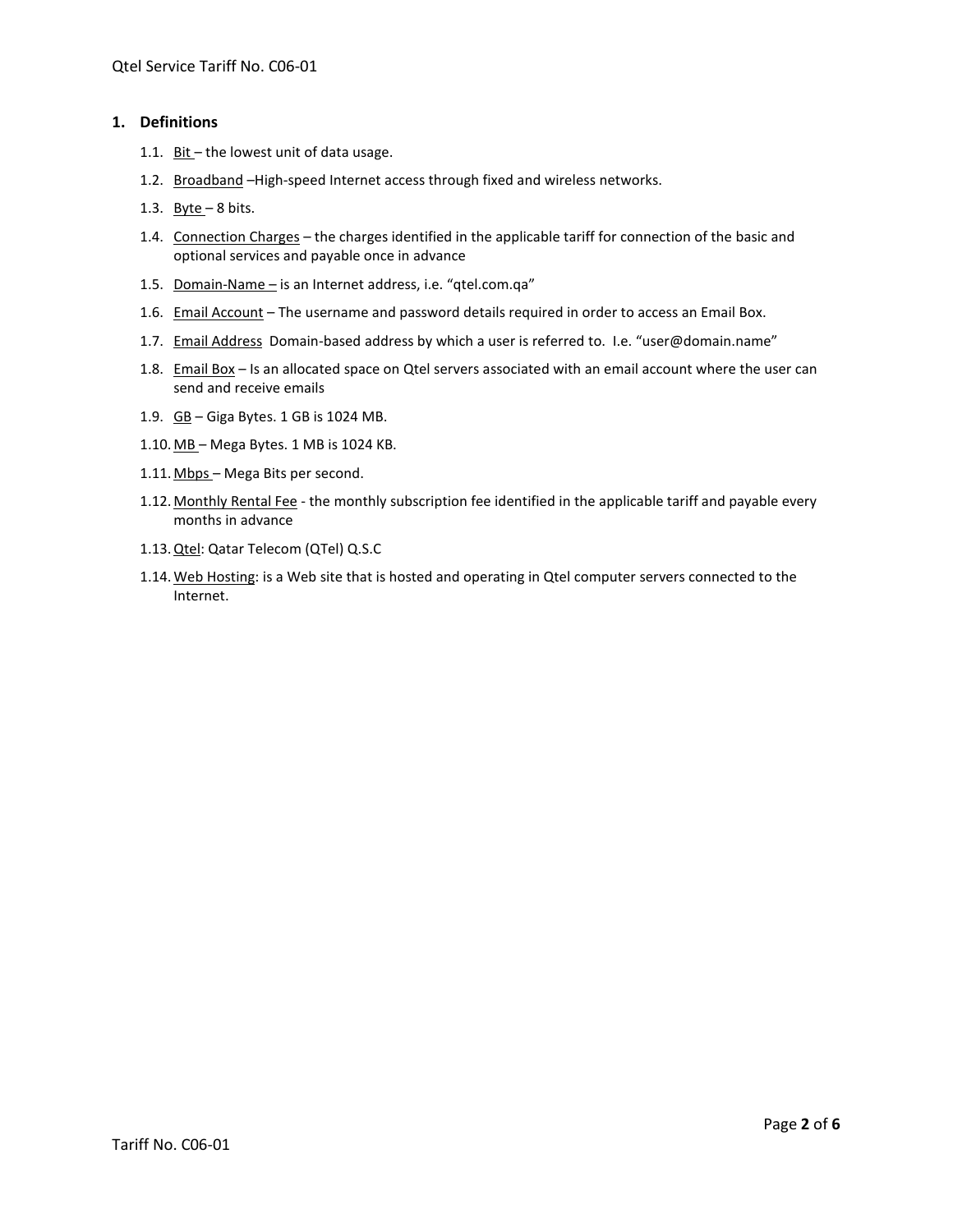## **2. Tariff Terms and Conditions**

- 2.1. This tariff is neither a special promotion nor a readjustment.
- 2.2. This tariff will be effective as of the date established in this tariff and will automatically cease being effective if, subject to ictQATAR approval, Qtel publishes a new tariff for this service or publishes notification on its webpage that this tariff is no longer effective.
- 2.3. From time to time, and subject to ictQATAR approval, Qtel may publish promotions and readjustments on its webpage or by other means. Such promotions and readjustments will automatically modify this tariff as specified by Qtel as of the date Qtel publishes such promotions or readjustments.
- 2.4. This tariff contains rates and charges applicable to the provision of consumer broadband services.
- 2.5. These terms and conditions are in addition to the terms and conditions specified in other tariffs and General Terms and Conditions for Consumer Services where referenced.
- **3.** Dial Up Service

### **3.1. Service Description**

- **3.1.1.** Dial-Up services offers Internet access from a landline in order to be able to access Qtel dial-up services.
- **3.1.2.** Commencement of Service: The subscriber will require the necessary Computer and dial-up modem device in order to use the service.

### **3.2. Features and Charging:**

- **3.2.1.** Dial Up Service variants:
	- 3.2.1.1. **Dial-up postpaid Internet** ("Eshtirak"): Customers subscribing to the service will be able to access internet with a monthly subscription fee
		- 3.2.1.1.1. **Charging:** 
			- 3.2.1.1.1.1. Connection fee: QAR 50
			- 3.2.1.1.1.2.Monthly fee: QAR 20
			- 3.2.1.1.1.3.Usage charges: QAR 2 per hour
	- 3.2.1.2. **Dial-up prepaid internet** ("Ebhar"): is a prepaid scratch card that allow customers to access internet using any fixed line.

#### 3.2.1.2.1. **Charging:**

- 3.2.1.2.1.1. Cards are available in 30, 50 and 100 QAR denominations.
- 3.2.1.2.1.2.Usage charges: QAR 4 per hour
- 3.2.1.3. **Dial-up Internet For All:** enable a customer to connect to the Internet via their computer by dialing 161 without a subscription.

#### 3.2.1.3.1. **Charging:**

3.2.1.3.1.1.Usage charges: QAR. 6.00 per hour

**3.2.2. Internet ISDN:** Allows customers with ISDN lines to access internet. Customers is required to have a ISDN BRI or PRI line in order to access Internet ISDN service.

#### **3.2.2.1. Charging:**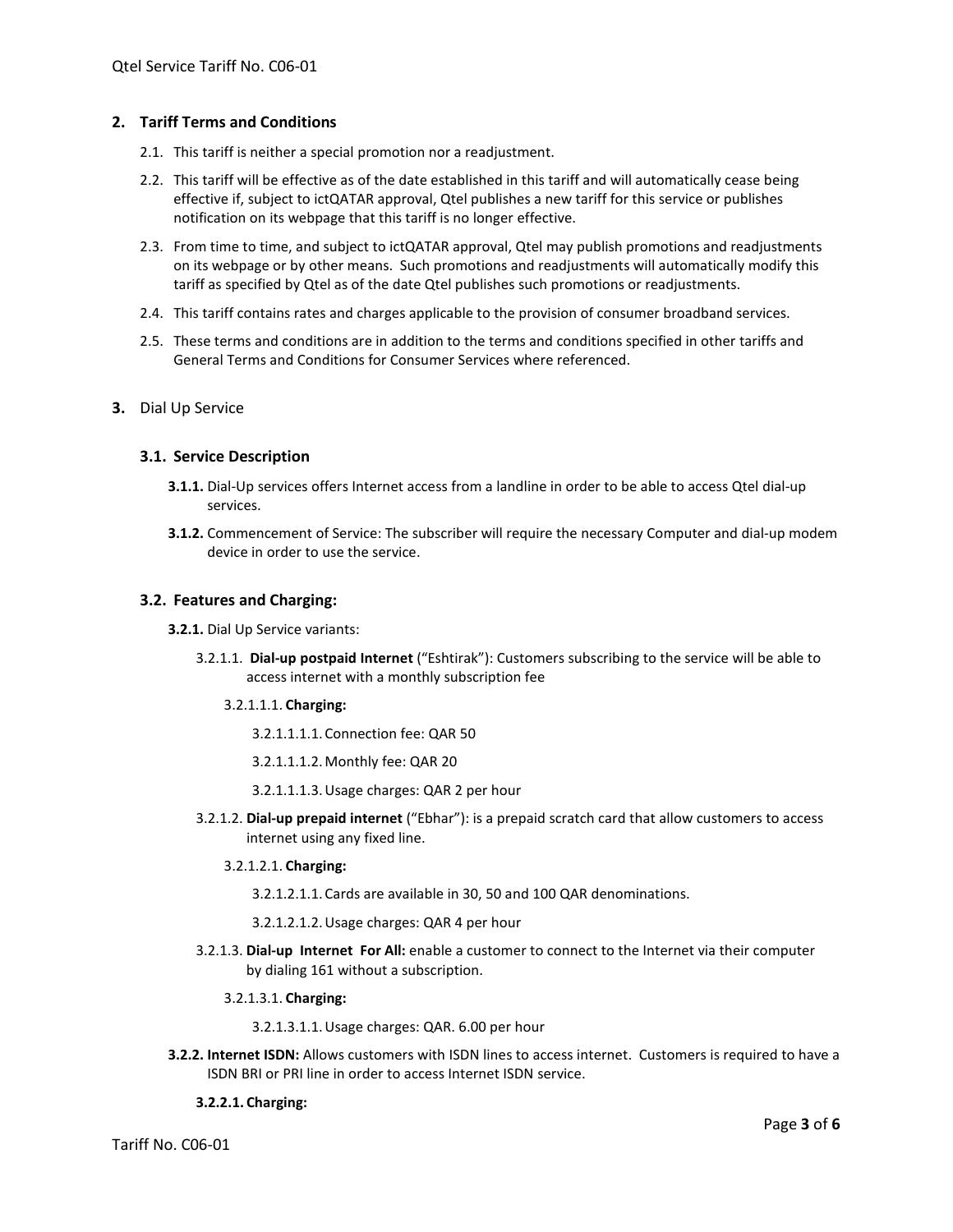#### 3.2.2.1.1. **Standard subscription pack**

- 3.2.2.1.1.1.Monthly fee: QAR 20
- 3.2.2.1.1.2.Usage charges: QAR 6 per hour

## 3.2.2.1.2. **Unlimited subscription pack**

- 3.2.2.1.2.1.Monthly fee: QAR 1800
- 3.2.2.1.2.2.Usage charges: included

## 4. **QTEL hotspot Broadband Wireless Internet Service (WiFi)**

### **4.1. Service Description:**

- **4.1.1.** Qtel Hotspot WiFI is a service that allows the general public to access broadband wireless internet service in locations where Qtel provides coverage for this Service for a fee. Qtel hotspot service is based on Wireless Fidelity (WiFi) technology.
- **4.1.2.** Prepaid access cards for hotspot use can be purchased from the Qtel hotspot location. The applicable rates are determined by the choice made by the user at the time of login. Usage may be charged to any card according to the remaining credit.

## **4.2. Features and Charging:**

- **4.2.1.** Available Qtel Hotspot Pre-Paid Access cards:
	- **4.2.1.1.** Platinum Card: QR 70
	- **4.2.1.2.** Gold Card: QR 50
	- 4.2.1.3. Silver Card: QR 30
- **4.2.2. Validity Period:** The Validity Period for all Qtel Hotspot Pre-Paid Access cards is 1 year from initial login.
- **4.2.3.** Subscription and Usage fees:

| <b>Session</b><br><b>Duration</b> | <b>Validity</b> | Charge (QR) |
|-----------------------------------|-----------------|-------------|
| 15 min                            | 6 hr            | 5           |
| 60 min                            | 12 hr           | 15          |
| 24 hr                             | 24 hr           | 70          |